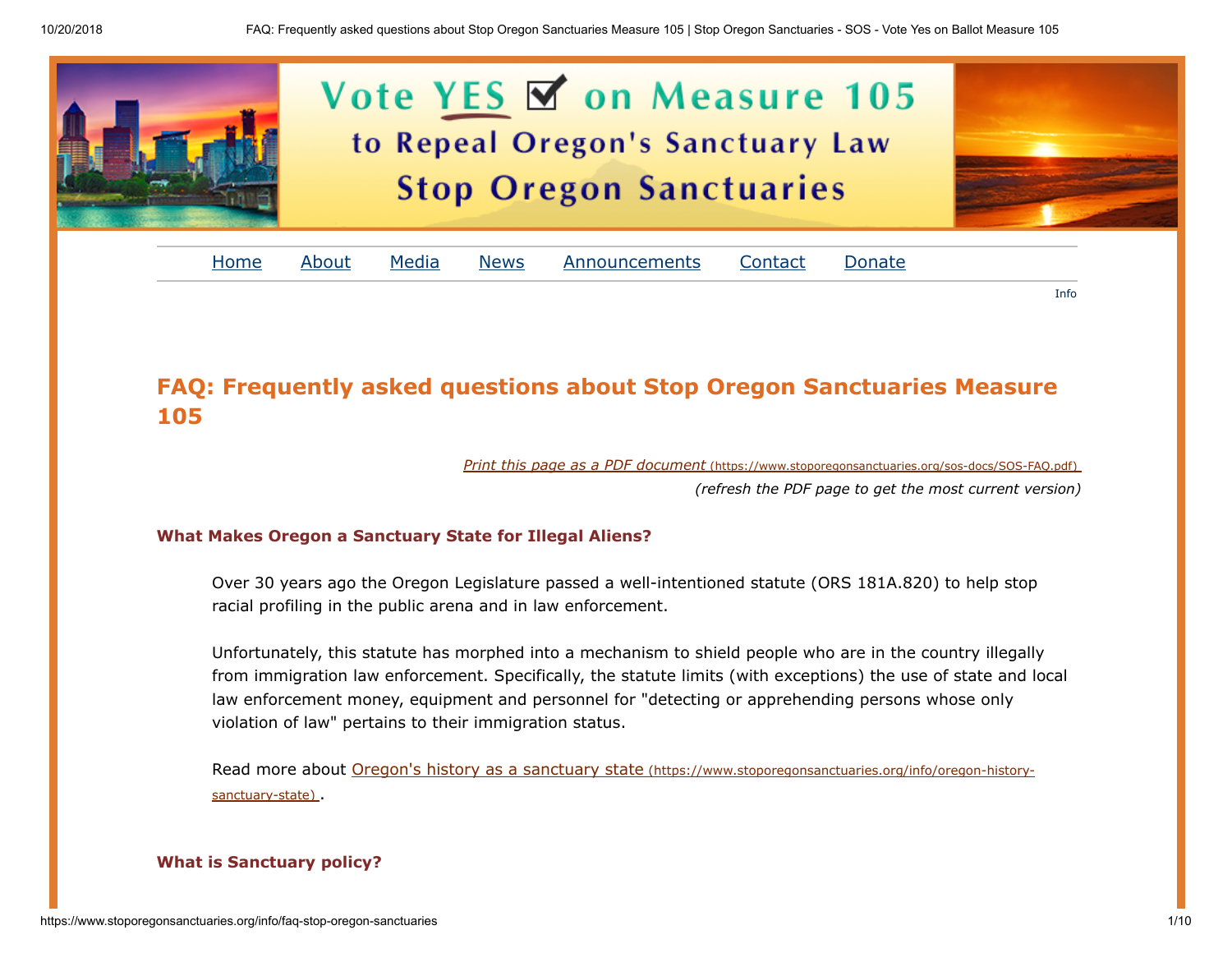In a nutshell, Sanctuary policy is when a criminal *[illegal alien](#page-7-0) (#illegal-alien)*, currently in custody for a nonimmigration related crime, is released from a local jail, even though Immigration and Customs Enforcement (ICE) has issued a "hold" detainer on the alien. This allows the alien to return to the community and evade ICE apprehension and possible deportation. Cities and states implement this policy as "Sanctuary" policy.

#### Why should Oregon voters repeal Oregon's sanctuary law?

Oregon's sanctuary law handcuffs police and sheriffs in their ability to fulfill their primary responsibility: protecting those within their jurisdictions from crime. People who willingly violate laws pertaining to a nation's very sovereignty will be prone to break and undermine other of its laws as well.

Illegal entry is a precursor to other crimes - crimes that harm everyday Oregonians. For example, illegal entry precedes unlawful employment, via which illegal aliens get and keep jobs that Oregonians - especially the lower-skilled among them - need.

#### Should Oregon enforce U.S. immigration law?

In United States v. Vasquez-Alvarez (1999), the Tenth Circuit Court of Appeals recognized what it called the "pre-existing general authority of state or local police officers to investigate and make arrests for violations of federal law, including immigration laws." In United States v. Santana-Garcia (2001), the same court affirmed that federal law "evinces a clear invitation from Congress for state and local agencies to participate in the process of enforcing federal immigration laws."

To the detriment of Oregonians' safety, Oregon's sanctuary law circumscribes Oregon police and sheriffs' "inherent power" and "pre-existing general authority," and negates Congress' "clear invitation" to them to enforce immigration law.

A Yes vote on Measure 105 will allow Oregon law enforcement to cooperate with federal immigration authorities, but it will not require Oregon law enforcement to take over the job of federal immigration authorities.

#### Can states make their own immigration laws?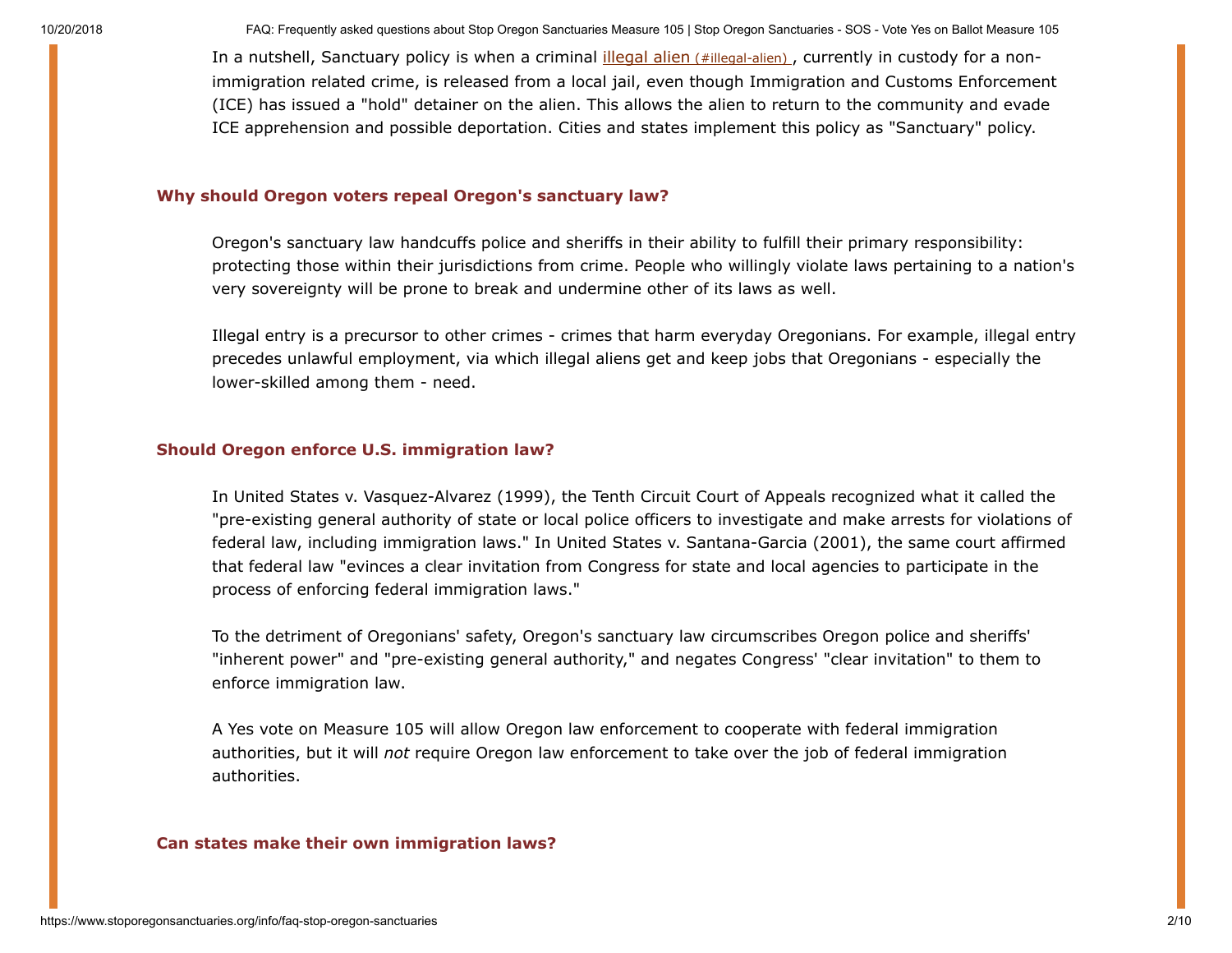The regulation of immigration is an entirely federal (http://www.fairus.org/sites/default/files/2017- [08/The%20Role%20Of%20State%20%26%20Local%20Law%20Enforcement%20.pdf\)](http://www.fairus.org/sites/default/files/2017-08/The%20Role%20Of%20State%20%26%20Local%20Law%20Enforcement%20.pdf) area of responsibility, under the jurisdiction of the Federal Government. The United States Supreme Court has repeatedly held that state laws and policies are preempted when they conflict with federal law. Sanctuary laws, ordinances, and policies shield aliens from the administration of federal law, thereby frustrating the execution of federal immigration law.

U.S. Attorney for Oregon Billy Williams (https://www.stoporegonsanctuaries.org/info/facts-about-2018-oregon-ballot-measure-105#williams) [says: "Simply put, Oregon's sanctuary status declaration directly contravenes federal immigration](https://www.stoporegonsanctuaries.org/info/facts-about-2018-oregon-ballot-measure-105#williams) law and threatens public safety. This has put many sheriffs in the position of choosing whether to violate state or federal law. It's an untenable position. The [U.S.] Department of Justice takes this issue very seriously ...."

### Is there a Constitutional conflict with Oregon's Sanctuary law?

The supremacy clause of the U.S. Constitution, Article 6, clearly states that the laws made pursuant to the U.S. Constitution take precedence over any laws enacted by any of the states. This means that Oregon's Sanctuary State law is in direct violation of federal law. Why are our leaders working to undermine our federal immigration law?

#### Will Measure 105 turn local law enforcement into immigration enforcement agents?

No. Law enforcement officers are trained to enforce the law equitably, while adhering to well-established policies regarding discrimination. Measure 105 will allow local law enforcement to cooperate and work seamlessly with federal immigration authorities, but local law enforcement will not preempt federal responsibility.

#### Are Oregonians for Immigration Reform and Stop Oregon Sanctuaries hate groups?

No. We are mainstream American citizens concerned about immigration law enforcement and the damage [caused to our country by lack of enforcement. Listen to this 7 minute interview: "Name calling is just about all](https://www.stoporegonsanctuaries.org/info/multimedia-video-and-audio-oregon-measure-105-and-sanctuary-policies#kendoll-2018jul) our opponents have at this point" (https://www.stoporegonsanctuaries.org/info/multimedia-video-and-audio-oregon-measure-105-and-sanctuary-policies#kendoll-2018jul) .

# Is Measure 105 about racial profiling?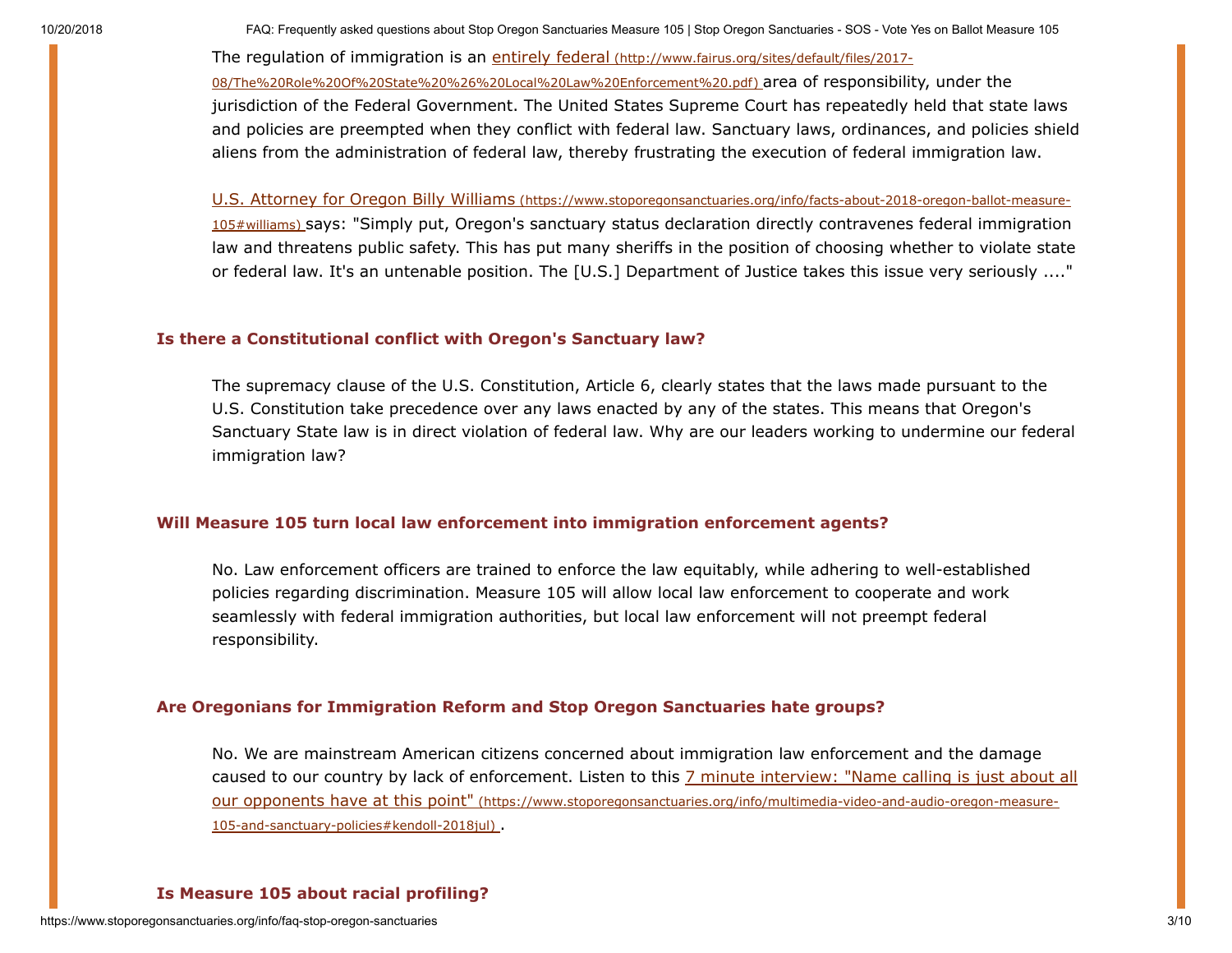Measure 105 is not about racial profiling, or about fear of the police, or about legal immigrants. It is about allowing state and local law enforcement officers to more easily work with federal immigration authorities in [the removal of criminal illegal aliens from our communities. Listen to a 30 second explanation of Measure 105](https://www.stoporegonsanctuaries.org/sos-multimedia/repeal-oregon-sanctuary-law-vote-yes-on-105.mp3) (https://www.stoporegonsanctuaries.org/sos-multimedia/repeal-oregon-sanctuary-law-vote-yes-on-105.mp3) .

"... most nonsensical and insulting of all to the men and women who have sworn to preserve the peace, is the [assertion that sanctuary repeal would unleash a wave of profiling against Hispanics." - Clatsop County Sheriff](https://www.stoporegonsanctuaries.org/endorsers/important-measure-105-endorser-letters) Tom Bergin (https://www.stoporegonsanctuaries.org/endorsers/important-measure-105-endorser-letters) .

# Will Measure 105 cause immigrants to live in fear?

Repealing Oregon's sanctuary law will not give legal immigrants reason to be concerned at all. It should, however, cause illegal alien criminals to be concerned that they will no longer be shielded by Oregon's sanctuary law.

As Oregon State Representative Greg Barreto has stated, "If I were to illegally enter another country, had no documents, no visa or work permit, I would think it perfectly just for the government of that country to arrest me, detain me, impose any consequences due for breaking their laws, suffer those consequences and then be immediately deported. I would not expect special protections because of my actions."

# Will Measure 105 help law enforcement?

Illegal immigration, though a federal offense, harms Oregonians at the local level - the level at which police and sheriffs work. Local police and sheriffs should be able to take the initiative and use their resources to detect and apprehend illegal aliens on the basis of their illegal presence alone.

# Why is it important to include illegal aliens in law enforcement efforts?

Oregon's sanctuary law perpetuates the idea that illegal aliens who have not been charged or convicted of crimes beyond their immigration violations are likely innocent of further transgressions. This is a dangerous misconception. People who break laws pertaining to a nation's very sovereignty will be prone to break other laws as well.

Illegal immigration is not a victimless crime.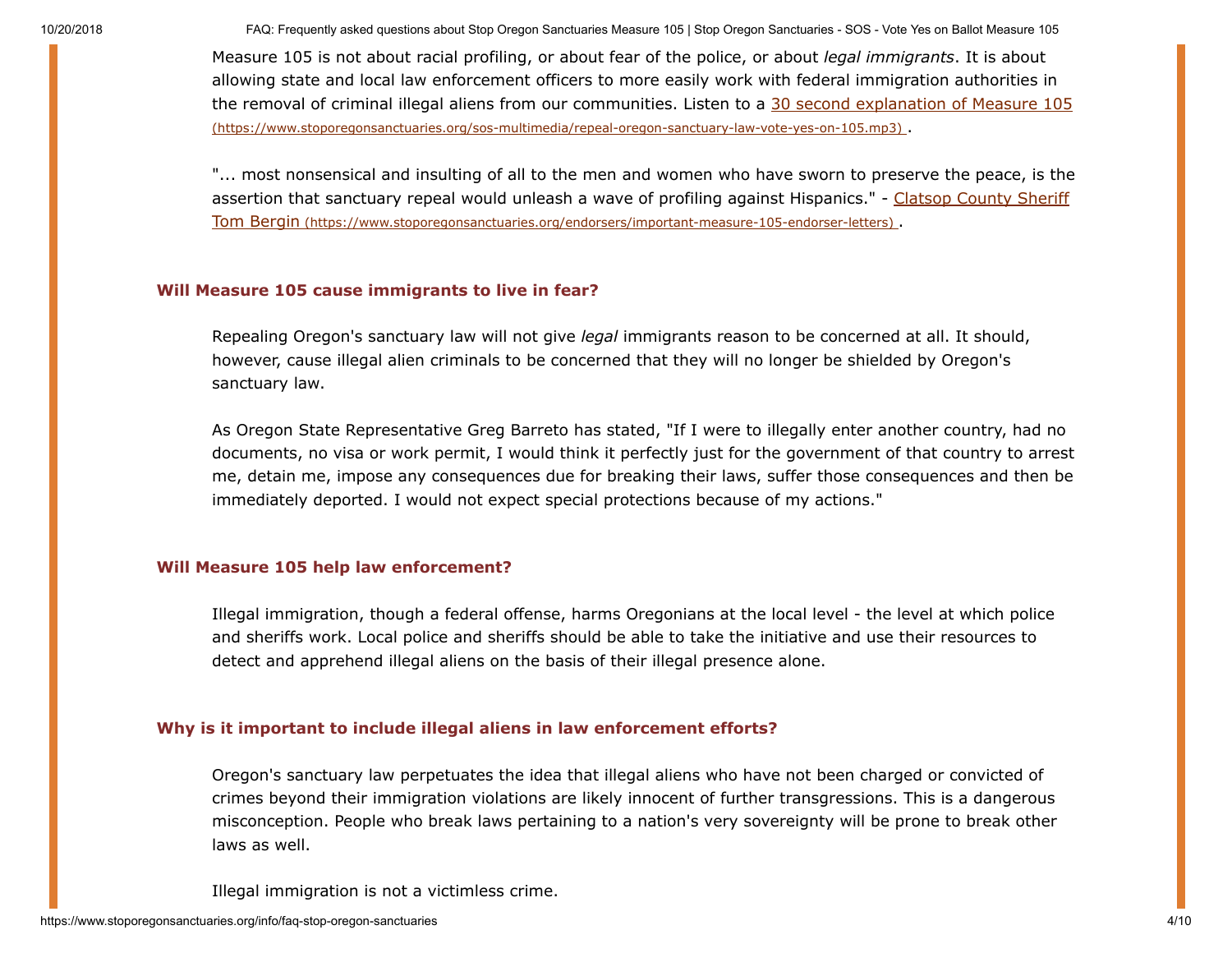For example, a recent Federation for American Immigration Reform study of foreign nationals incarcerated by states and localities - the great majority of whom are here illegally - found that "their share of the prison population was 50 percent higher than the prison share of natives." And their crimes are serious: In one recent month, three-quarters of the nearly 1,000 criminal aliens confined in Oregon prisons were in for homicide, assault, robbery, kidnapping, rape, sodomy and sex abuse.

# Is Measure 105 really what America is about?

America is a country that was founded upon the rule of law. Our immigration laws give us the right - and indeed the obligation - to select who we allow in to our country, and whether or not we support them financially while they are here.

If someone doesn't like our laws, work to change the law; don't break the law.

#### Isn't it racist to enforce American immigration laws?

Enforcing immigration laws is not a matter of race. All races are equally subject to enforcement of American laws. Suggesting that enforcing immigration laws is racist is often the only argument open borders advocates have.

#### What do illegal aliens cost Oregonians?

Illegal aliens and their children drain Oregonians' pocketbooks. Per FAIR's estimate, in 2017 state- and localgovernment expenses for education, health care, public assistance, law enforcement and corrections for illegal aliens and their children cost Oregon's taxpayers \$1.22 billion - \$789 per household headed by a U.S. citizen.

All this spending on behalf of illegal aliens and their children means less money available for, among other vital public services, police departments and sheriffs' offices. Notes FAIR: "By giving [illegal aliens] a place to live and work where they can go undetected, sanctuary policies encourage further illegal immigration that only serves to increase these costs."

#### Doesn't Oregon benefit from illegal aliens?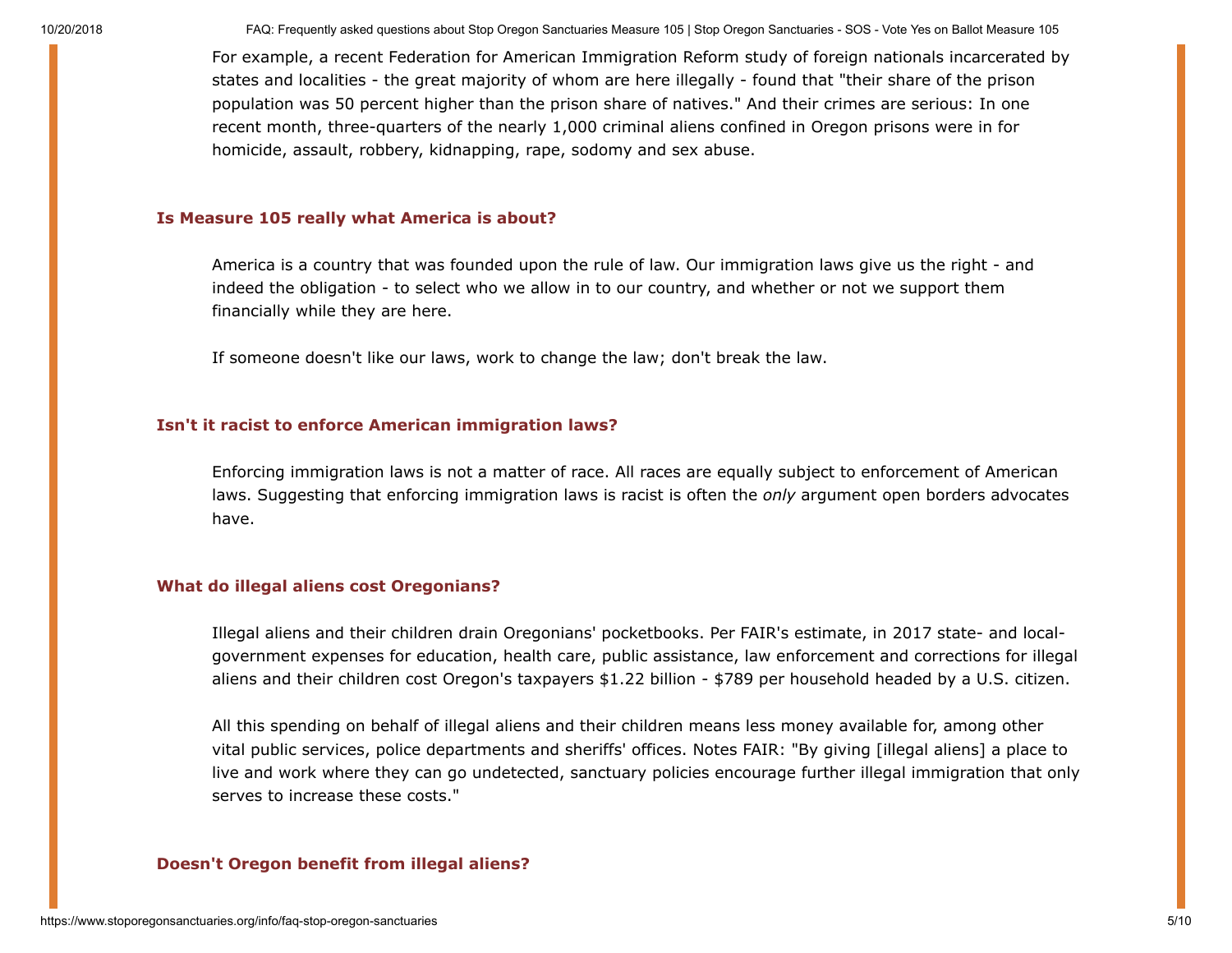10/20/2018 FAQ: Frequently asked questions about Stop Oregon Sanctuaries Measure 105 | Stop Oregon Sanctuaries - SOS - Vote Yes on Ballot Measure 105 Quite simply, in order for American wages to rise, illegal immigration has to fall.

#### Will Measure 105 increase costs to taxpayers?

No. Measure 105 will not cause local and state resources to be diverted to take over federal obligations. In fact, the Oregon Secretary of State has determined that "The financial impact is indeterminate." In other words, there will not be a significant fiscal cost associated with voting Yes on Measure 105.

In fact, there is the likelihood that total taxpayer costs could go down. In the case of Sergio Martinez, if he would have been handed over to federal authorities when requested, two woman would not have been brutally attacked. We would not have had the expense of his trial for criminal actions, his defense attorneys, and the cost of incarcerating him for the next 35 years, which is estimated to be over \$1 million dollars.

#### How will Measure 105 help protect Oregonians?

In a country of 325 million containing perhaps 20 million or more illegal aliens, the U.S. Department of Homeland Security's interior enforcement-and-removal agents number only a few thousand - 5,800 in fiscal year 2016 and barely more than that today. With current estimates, illegal aliens outnumber ICE agents by 2,000 to 1.

State and local law enforcement are much more likely to encounter criminal illegal aliens than are federal ICE agents. Thus, state and local law enforcement is a vast potential force multiplier in immigration law enforcement.

As attorney Charles Smith has noted, "They have regular, day-to-day contact with lawbreakers in the routine enforcement of their duties, and are therefore in a very advantageous first-line-of-defense position to help enforce the nation's immigration laws on a day-to-day basis."

#### Why should we be so unfair to undocumented immigrants?

Aliens who sneak into America most often go on to commit a multitude of other crimes to conceal their illegal presence. Obtaining false documents, and taking jobs from American workers by undercutting wages are consequences of not enforcing our immigration laws. It is unfair to American workers to protect illegal aliens.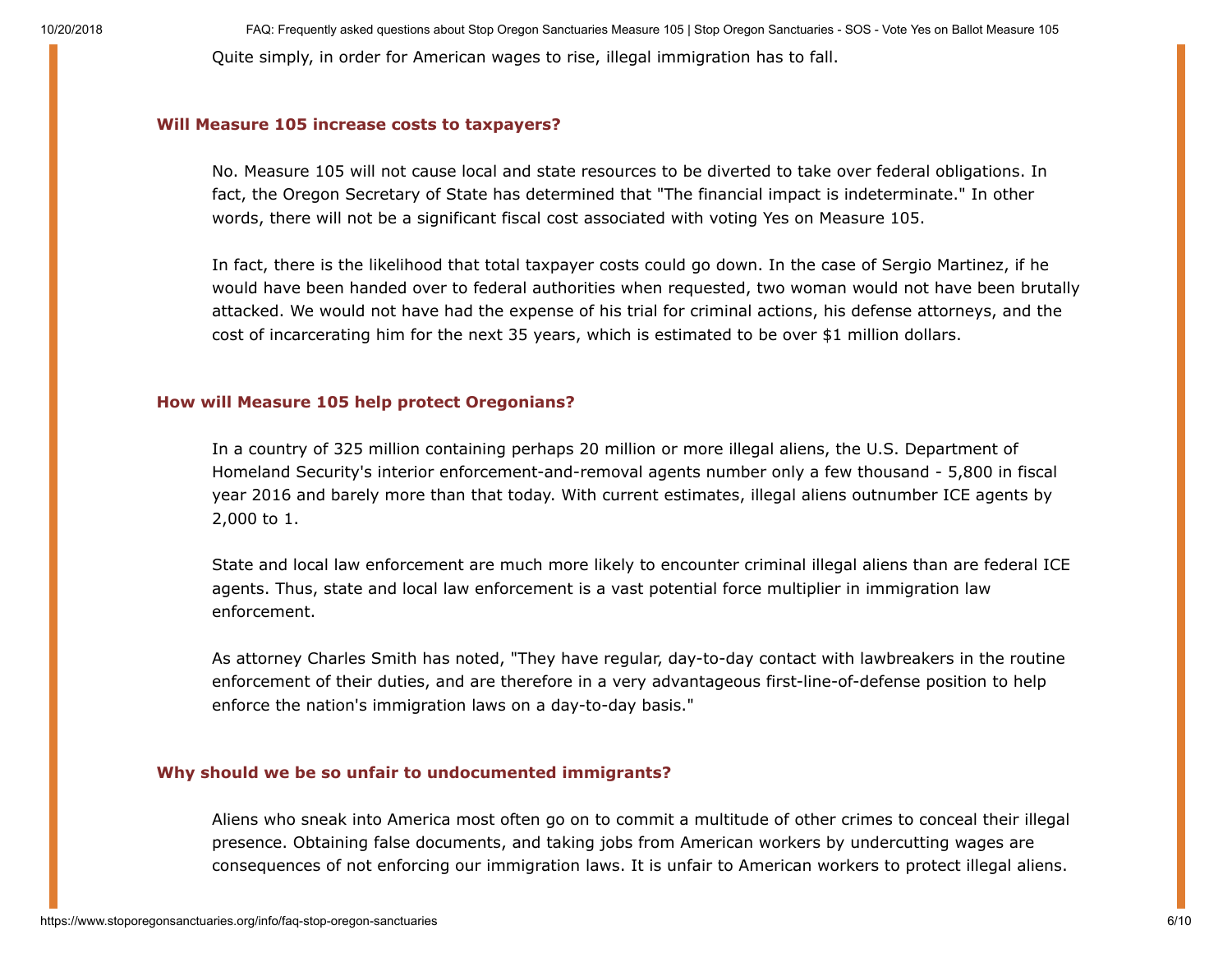#### Will Measure 105 tear apart immigrant families?

"Immigrant" families could be comprised of legal immigrants, visa holders, illegal aliens, and their U.S. born children. While this complicates the situation, it is not justification for sheltering illegal aliens and not enforcing American immigration law.

Those who came here illegally are aware of the risks and potential consequences of their actions. Lack of immigration law enforcement encourages more illegal immigration because of the perceived lack of consequences.

#### Will Measure 105 make illegal aliens afraid to report crime?

No, that's a dangerous myth [\(https://fairus.org/sites/default/files/2018-03/IssueBrief\\_Sanctuary-Cities-and-Alien-Cooperation.pdf\)](https://fairus.org/sites/default/files/2018-03/IssueBrief_Sanctuary-Cities-and-Alien-Cooperation.pdf) . Can a sanctuary supporter cite a single instance of an illegal alien being deported for reporting a crime? The answer is almost certainly no. When people step forward to volunteer information about criminal activity, law enforcement officers do not refocus their efforts on the immigration status of the individual reporting the crime.

Furthermore, illegal aliens can qualify for federally-issued nonimmigrant visas ("S", "T", "U", and "VAWA" visas, or deferred action, or parole. Illegal aliens, without disclosing their identities, can easily report crimes via law-enforcement agencies' anonymous telephone and online "tip lines."

#### Does Oregon's sanctuary law inhibit local law enforcement?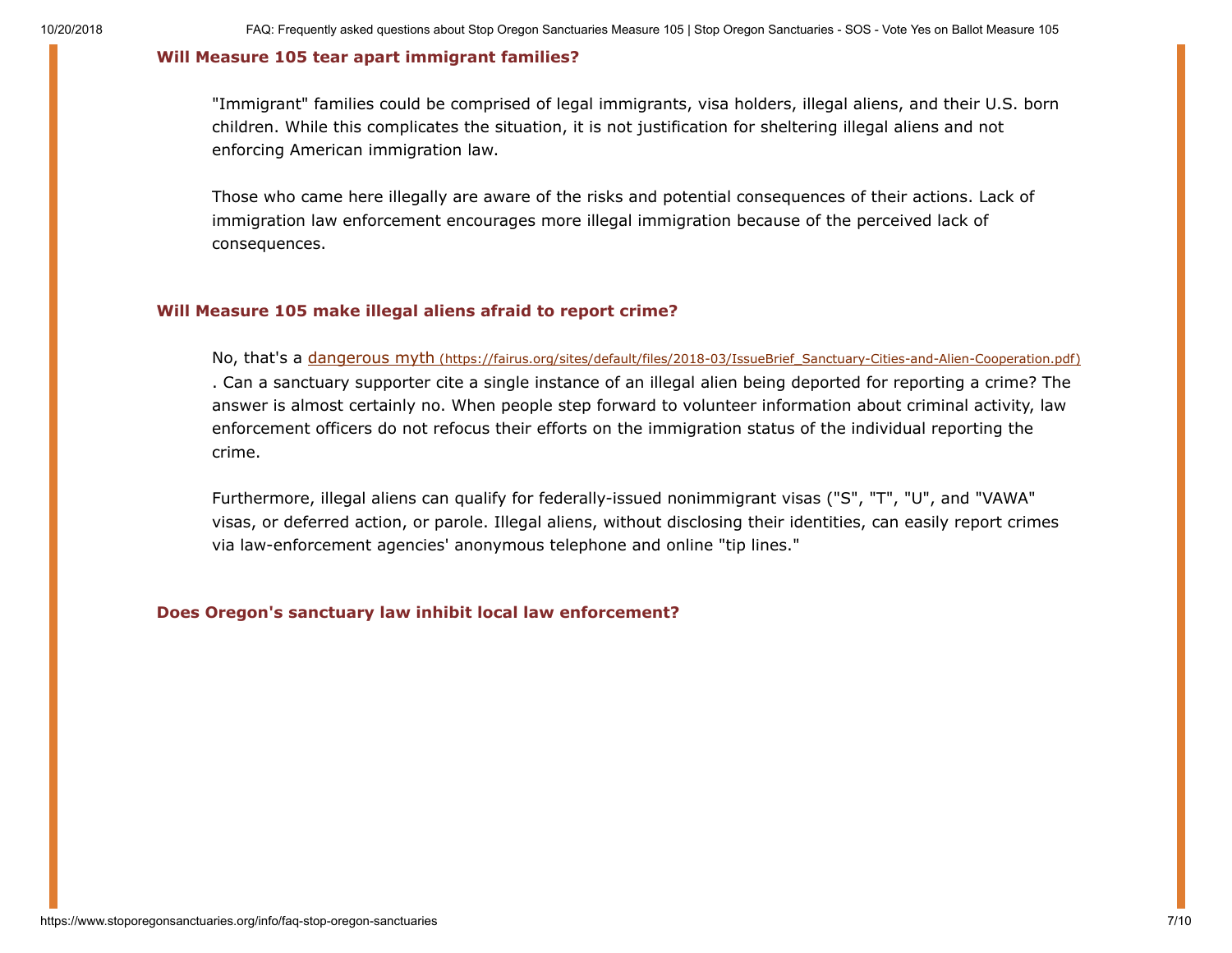Oregon County Sheriffs' support of Measure 105



 [\(https://www.stoporegonsanctuaries.org/sites/default/files/images/various/map-oregon-](https://www.stoporegonsanctuaries.org/sites/default/files/images/various/map-oregon-counties-sheriff-support-800w.gif)

counties-sheriff-support-800w.gif)

Read important endorser letters [\(https://www.stoporegonsanctuaries.org/endorsers/important-measure-105-endorser-letters\)](https://www.stoporegonsanctuaries.org/endorsers/important-measure-105-endorser-letters)

View a larger image [\(https://www.stoporegonsanctuaries.org/sites/default/files/images/various/map-oregon-counties-sheriff-support-800w.gif\)](https://www.stoporegonsanctuaries.org/sites/default/files/images/various/map-oregon-counties-sheriff-support-800w.gif)

Mike Reese, Sheriff of Multnomah County, supports Oregon's sanctuary law. Yet the county which he is tasked [with protecting has the third highest foreign national crime rate in the state](https://www.oregonir.org/issues/oregon%E2%80%99s-multnomah-county-third-foreign-national-crime-july-2018)

(https://www.oregonir.org/issues/oregon%E2%80%99s-multnomah-county-third-foreign-national-crime-july-2018) . As a case in point, Reese allowed criminal illegal alien Sergio Martinez (https://www.oregonir.org/issues/portland-sex-attack-suspects-12-deportations-inflame-immigration-debate) [to be released back into the community to commit two brutal attacks on](https://www.oregonir.org/issues/portland-sex-attack-suspects-12-deportations-inflame-immigration-debate) Portland woman, citing Oregon's sanctuary statute as the reason for releasing him - even though ICE had issued a "hold" order on Martinez.

Indeed, 18 Oregon Sheriffs have endorsed Measure 105 (https://www.stoporegonsanctuaries.org/endorsers/importantmeasure-105-endorser-letters#bergin) [. The Western States Sheriffs Association has endorsed Measure 105](https://www.stoporegonsanctuaries.org/endorsers/important-measure-105-endorser-letters#bergin) (https://www.stoporegonsanctuaries.org/endorsers/important-measure-105-endorser-letters#wssa) - 16 western states, including Oregon, California, and Washington.

# <span id="page-7-0"></span>What is the difference between a legal immigrant and an illegal alien?

These terms officially define immigration status. An *immigrant* is an invited guest - a person who comes to a country where they are not a citizen in order to settle there. The term "immigrant" implies permanent, legal, residency. See [8 U.S.C. § 1101: US Code - Section 1101](http://codes.lp.findlaw.com/uscode/8/12/I/1101) (http://codes.lp.findlaw.com/uscode/8/12/I/1101).

An *alien* is defined as "any person not a citizen or national of the United States." The term *alien* was used in United States law just after our country was founded. For example, the Alien and Sedition Acts of 1798 consisted of four bills enacted into law.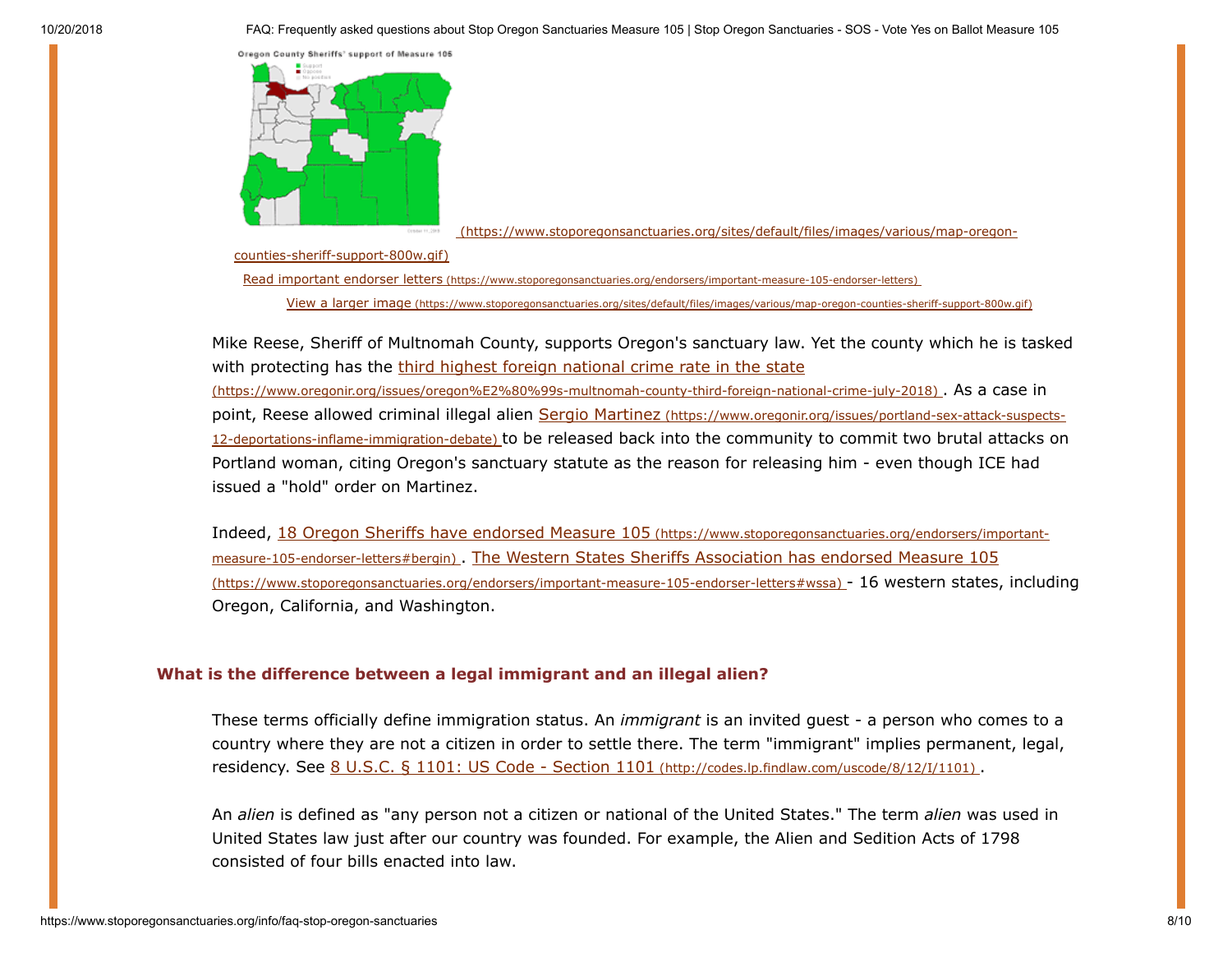An illegal alien is defined in the Department of Homeland Security Media Resources Glossary as "A foreign national who (a) entered the United States without inspection or with fraudulent documentation or (b) who, after entering legally as a non-immigrant, violated status and remained in the United States without authority" - e.g., overstayed their visa.

# Should safety of Oregonians take precedence over the act of shielding illegal aliens from law enforcement?

Yes.

# Learn more:

- [What you need to know about Oregon Ballot Measure 105](https://www.stoporegonsanctuaries.org/info/facts-about-2018-oregon-ballot-measure-105) (https://www.stoporegonsanctuaries.org/info/facts-about-2018-oregon-ballot-measure-105)
- What Makes Oregon a Sanctuary state? [\(https://www.stoporegonsanctuaries.org/info/what-makes-oregon-sanctuary-state](https://www.stoporegonsanctuaries.org/info/what-makes-oregon-sanctuary-state-illegal-aliens)illegal-aliens)
- [Multimedia about Stop Oregon Sanctuaries Measure 105](https://www.stoporegonsanctuaries.org/info/multimedia-video-and-audio-oregon-measure-105-and-sanctuary-policies) (https://www.stoporegonsanctuaries.org/info/multimedia-videoand-audio-oregon-measure-105-and-sanctuary-policies)
- Important Measure 105 endorser letters [\(https://www.stoporegonsanctuaries.org/endorsers/important-measure-105](https://www.stoporegonsanctuaries.org/endorsers/important-measure-105-endorser-letters) endorser-letters)
- [\(https://www.stoporegonsanctuaries.org/sos-docs/fiscal-burden-illegal-immigration-oregon-fair.pdf\)](https://www.stoporegonsanctuaries.org/sos-docs/fiscal-burden-illegal-immigration-oregon-fair.pdf) Graphic: The fiscal burden of illegal immigration on Oregon (https://www.stoporegonsanctuaries.org/sosdocs/fiscal-burden-illegal-immigration-oregon-fair.pdf) , FAIR. Print this one-page sheet